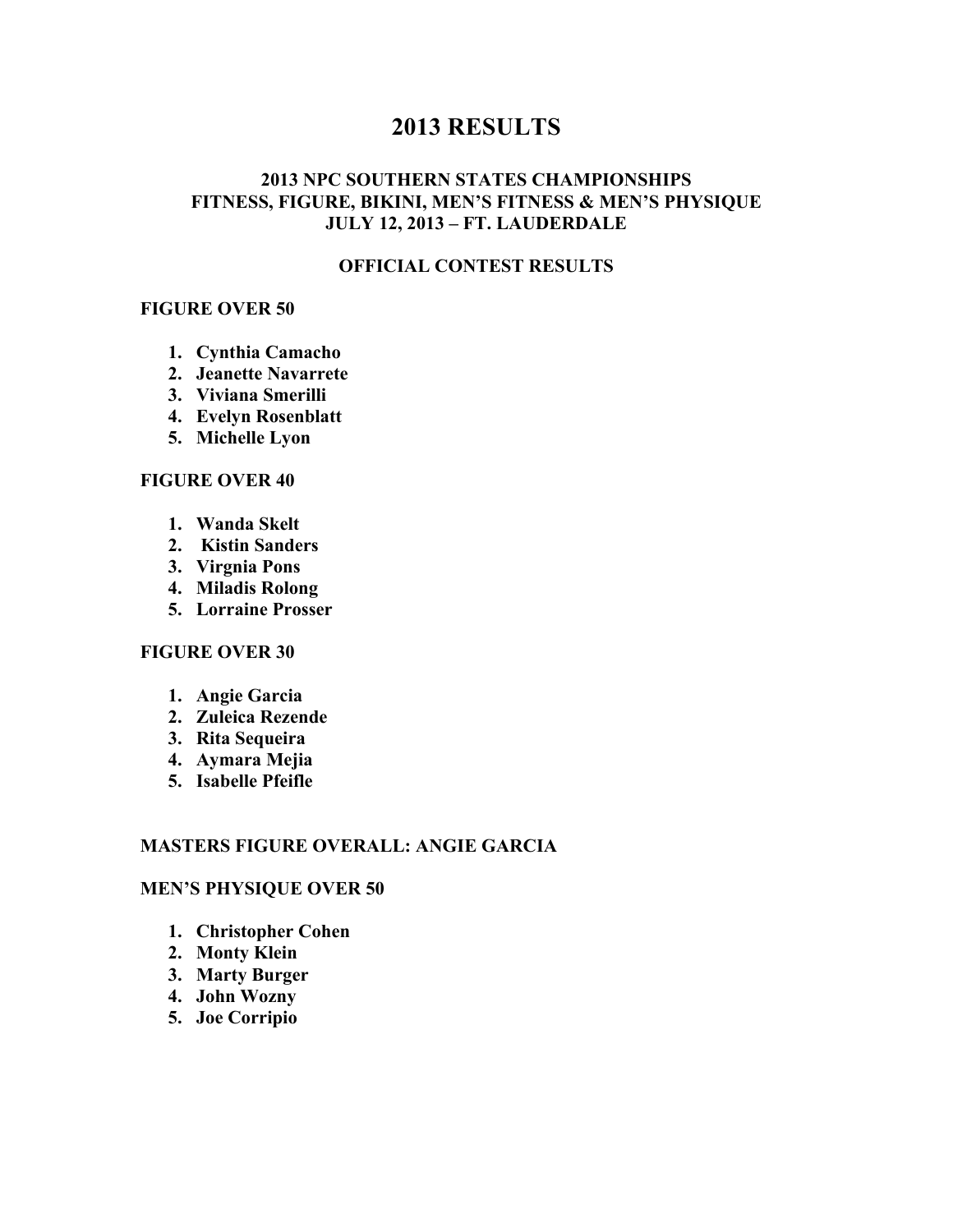## **MEN'S PHYSIQUE OVER 40**

- **1. Butch Rolle**
- **2. Tony Torres**
- **3. Jonas Ches**
- **4. Dan Edward**
- **5. Erce Phillips**

#### **BIKINI OVER 50**

- **1. Mary Dent**
- **2. Teresa Vaught**

#### **BIKINI OVER 40**

- **1. Nina Baptista**
- **2. Lisa Dallaire**
- **3. Ruth Edwards**
- **4. Ruth Fortou**
- **5. Cheryl Bland**

### **BIKINI OVER 30**

- **1. Adriana Martin**
- **2. Andrea Calle**
- **3. Tiffiny Newton**
- **4. Marissa Martin**
- **5. Michelle Lagasse**

## **MASTERS BIKINI OVERALL: ADRIANA MARTIN**

### **TEEN FIGURE**

- **1. Carla Ocana**
- **2. Gabrielle Aquilar**

#### **MEN'S TEEN PHYSIQUE**

- **1. Francois Turner**
- **2. Ryan Howard**
- **3. Matthew Law**
- **4. Rodolfo Rojas**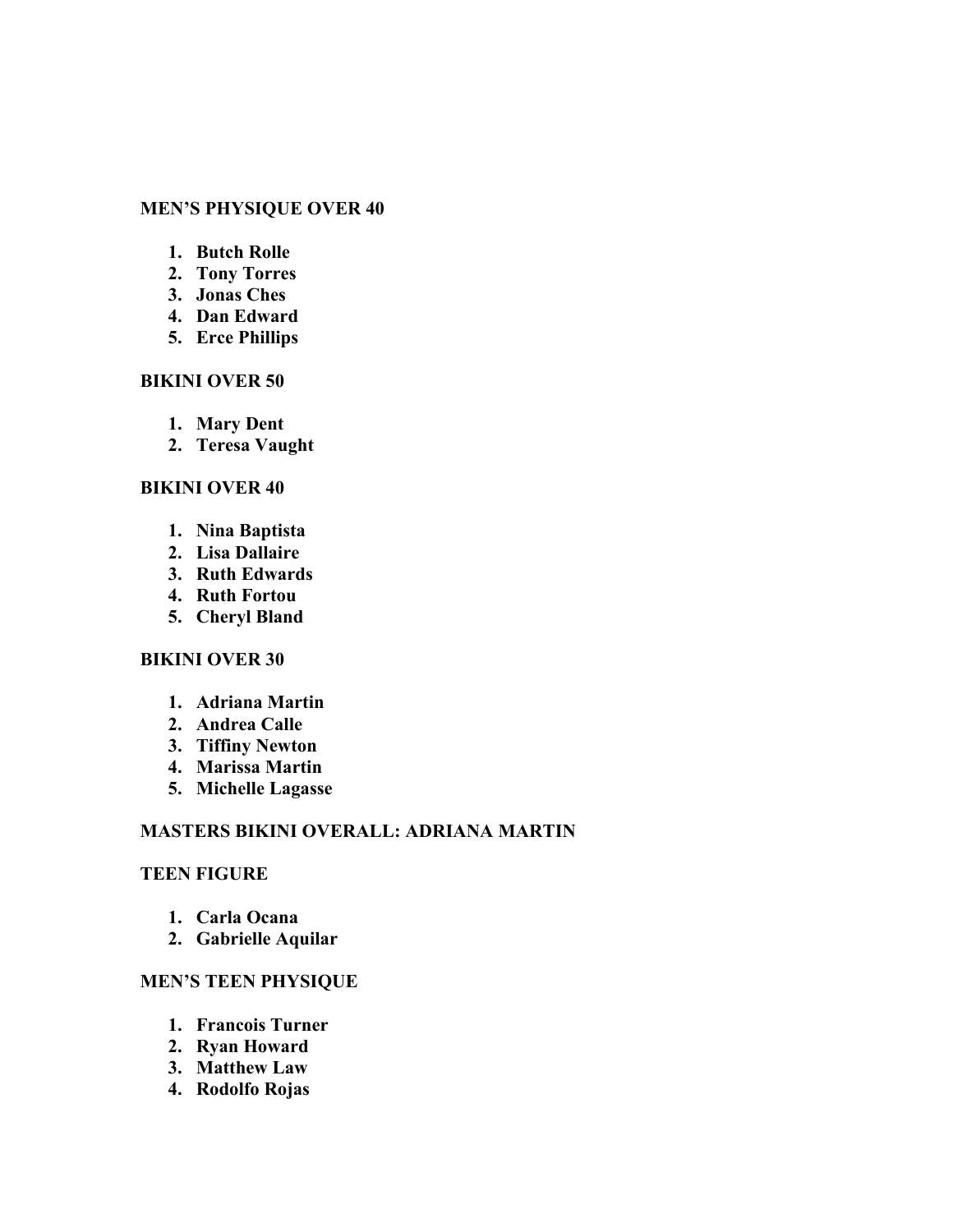## **TEEN BIKINI**

- **1. Nikki McKenna**
- **2. Jenny Rodriguez**
- **3. Tiffany Chen**

#### **NOVICE FIGURE**

#### **CLASS A CLASS B**

- **1. Renee Dean 1. Brittany Miller 2. Kelsey Diaz 2. Rossie Brborich-Rosello 3. Crystal Hamblen 3. Melva Cancel 4. Cidalia Acevedo 4. Jessica Sands**
- 
- 
- 
- 
- **5. Lizzette Blanco 5. Maria Spingas**

## **OVERALL WINNER: RENEE DEAN**

## **NOVICE MEN'S PHYSIQUE**

- **1. Kenneth Zapata**
- **2. Jose Rodriguez**
- **3. Lenny Ortiz**
- **4. Dilliam Flabe**
- **5. Hugo Gonzalez**

## **NOVICE BIKINI**

- **1. Lianna Hechavarria**
- **2. Laura Rodriquez**
- **3. Michelle Lewin**
- **4. Haley Miller**
- **5. Katerina Joan**

## **WOMEN'S FITNESS**

## **SHORT TALL 1. Nicole Neargarder 1. Jaime Marcus**

## **OVERALL WINNER: NICOLE NEARGARDER**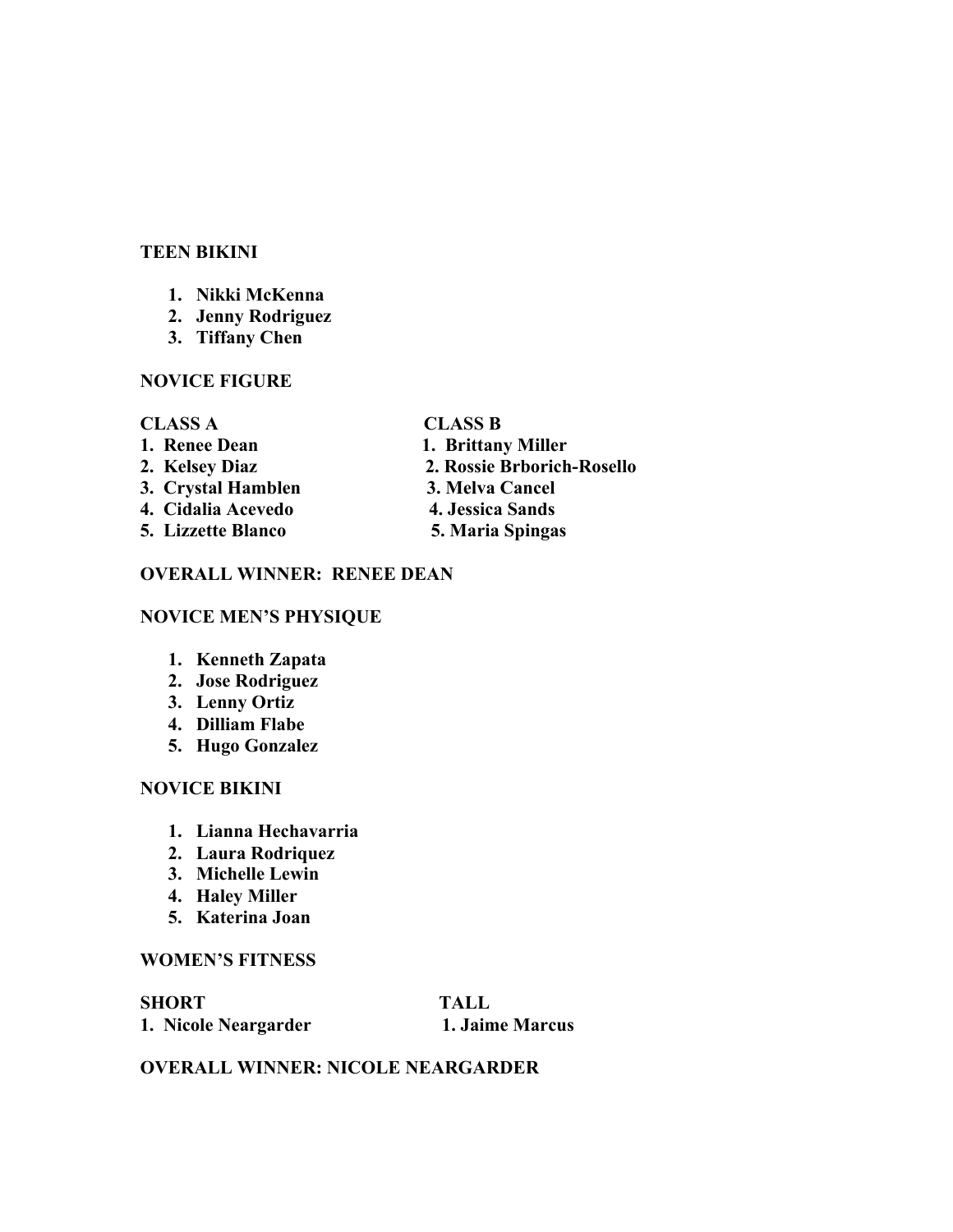#### **MEN'S FITNESS**

- **1. Robert Pierre**
- **2. Ryan Reep**
- **3. Marc Joseph**
- **4. Kenneth Zapata**
- **5. Thomas Murphy**

## **BEST IN OBSTACLE COURSE: NICOLAS DAVENPORT BEST IN PHYSIQUE ROUND: ROBERT PIERRE BEST IN STRENGTH ROUND: AREBA WEDEMIER**

#### **FIGURE OPEN**

| <b>CLASS A</b>      | <b>CLASS B</b>      | <b>CLASS C</b>            |
|---------------------|---------------------|---------------------------|
| 1. Moriah Kardis    | 1. Rita Sequeira    | 1. Renee Dean             |
| 2. Virginia Pons    | 2. Haven Hennessey  | 2. Zuleica Rezende        |
| 3. Isabelle Pfeifle | 3. Lorraine Prosser | 3. Avril Bellanger        |
| 4. Karis Perez      | 4. Kelsey Diaz      | <b>4. Kristin Sanders</b> |
| 5. Aymara Mejia     | 5. Suzane Llano     | <b>5. Brittany Miller</b> |

#### **CLASS D**

- **1. Angie Garcia**
- **2. Wanda Skelt**
- **3. Sailyn DeBernardis**
- **4. Lauren Conlin**
- **5. JoAnna Smith**

### **OVERALL WINNER: ANGIE GARCIA**

## **MEN'S PHYSIQUE OPEN**

| <b>CLASS A</b>    | <b>CLASS B</b>           | <b>CLASS C</b>         |
|-------------------|--------------------------|------------------------|
| 1. Ivan Gill      | <b>1. Emmanuel Banks</b> | 1. Krill Chayka        |
| 2. Jorge Rosado   | 2. Daniel Garcia         | 2. Matias Cammarota    |
| 3. Yahshua Manley | 3. Robert Pierre         | 3. Danick Dumas        |
| 4. Tony Torres    | 4. Yasmani Zamora        | 4. Francisco Deminguez |
| 5. Marc Joseph    | 5. Brian Harris          | 5. Lenny Ortiz         |

**CLASS D**